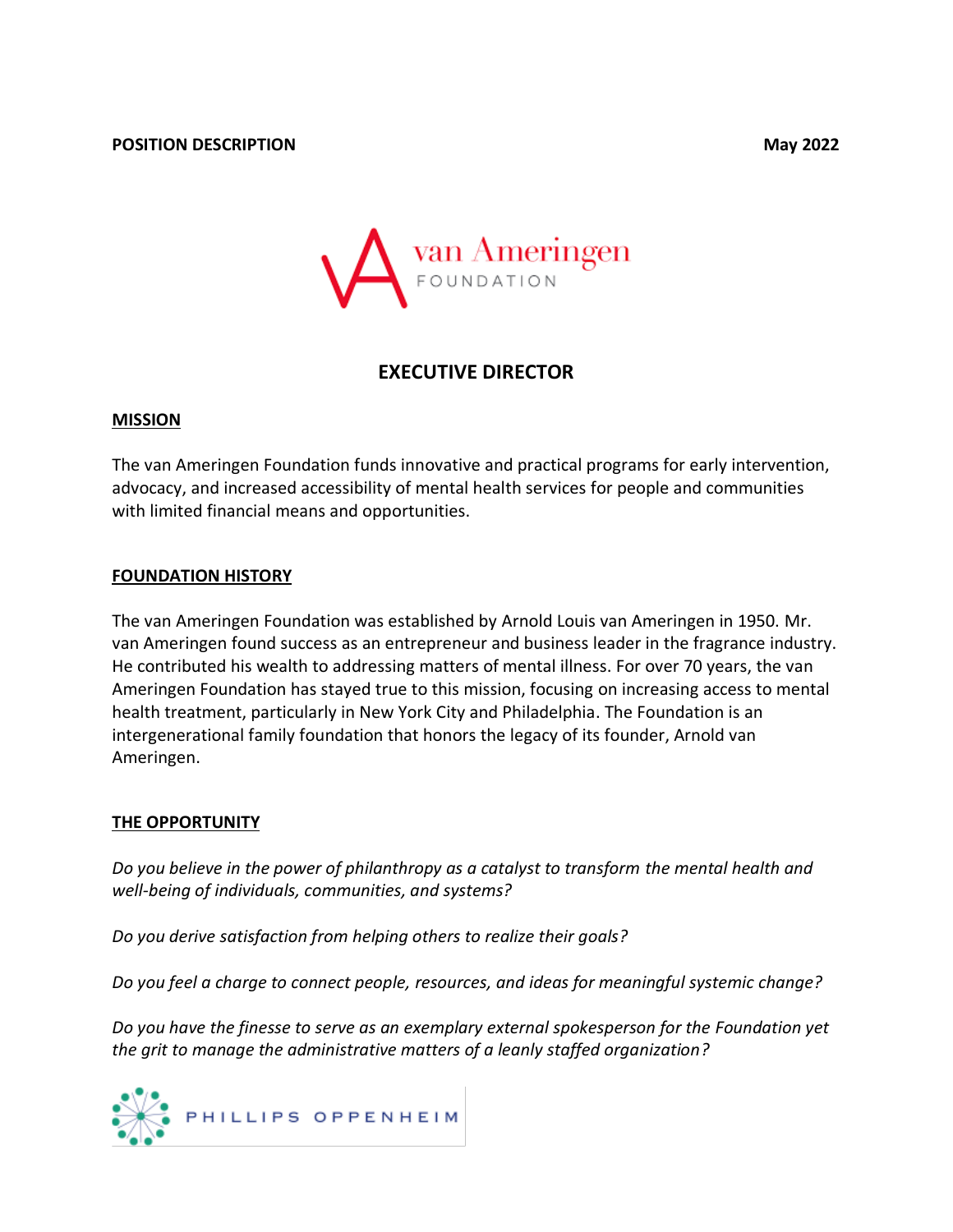**van Ameringen Foundation** Executive Director Page 2.

### **THE FOUNDATION'S VALUES**

The van Ameringen Foundation fully embraces the founders' philanthropic spirit, values, and passion, providing a vehicle for future generations of the family to work together to strengthen mental health services and systems.

First and foremost, the founder's descendants are committed to sustaining the founders' philanthropic intention to intelligently and compassionately distribute grants to impactful mental health practitioners.

#### **ABOUT THE FOUNDATION**

The van Ameringen Foundation, founded in 1950, is a private grantmaking foundation located in New York City. The Foundation received its assets from Arnold Louis van Ameringen during his lifetime and at his death in 1966 and from his widow, Hedwig van Ameringen, during her lifetime and at her death in 1996.

From its inception, the Foundation has funded prevention, education, and direct care in the mental health field, as well as advocacy efforts to achieve systems change locally and nationally. The emphasis continues to be on assisting people and communities with limited resources and opportunities to access preventive, early intervention, and effective mental health treatment with a focus on the communities of New York City and Philadelphia, where the family has its roots.

The Foundation is at an important point of development as it has expanded its historically mostly direct service and targeted grantmaking to include more grants to nonprofits committed to advocacy.

The Foundation is currently governed by a board of nine including six family members and three non-family members.

The Foundation is based in New York City, with a current staff of two and an endowment of approximately \$100 million. The Foundation has a 2022 grant budget of \$10 million.

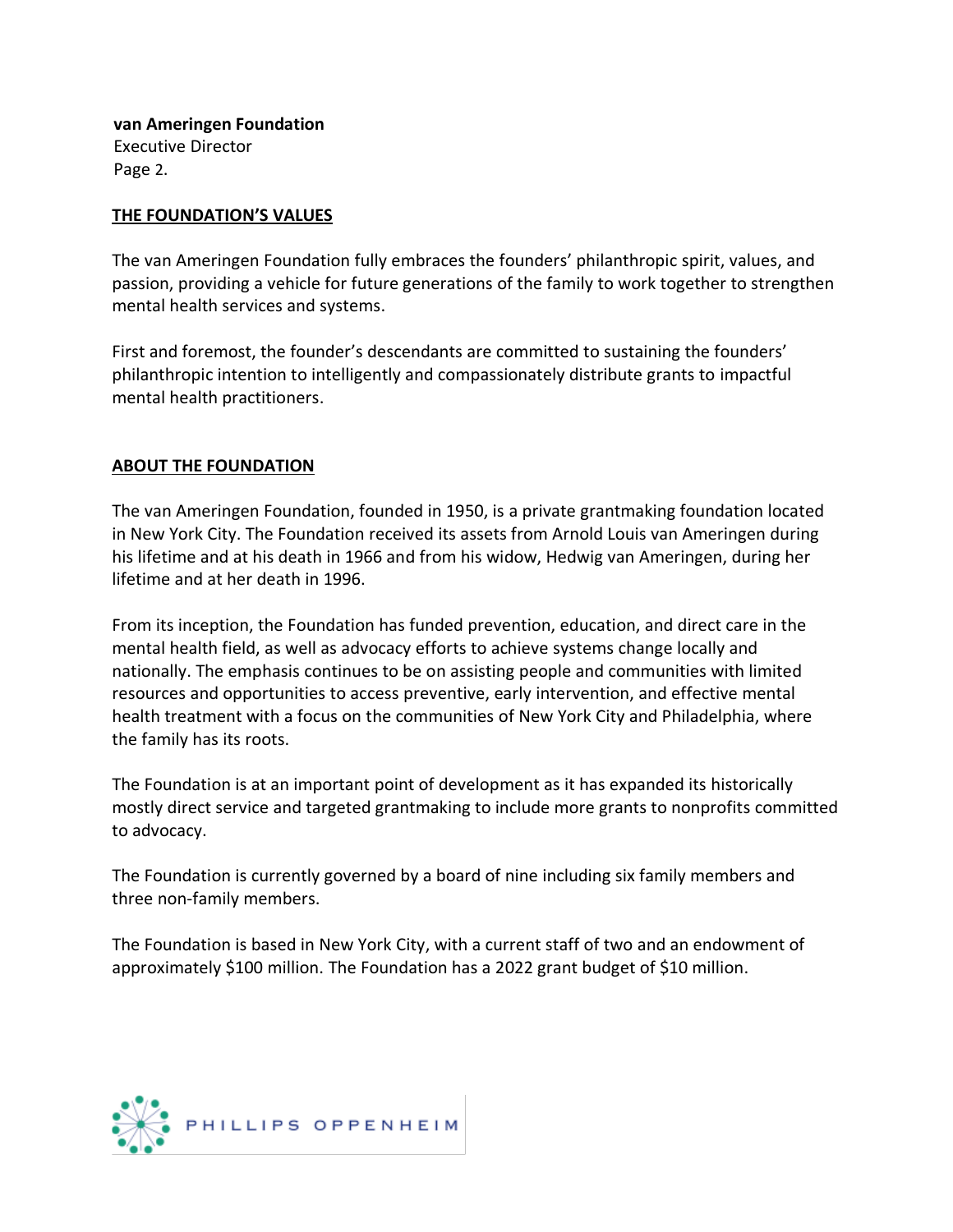**van Ameringen Foundation** Executive Director Page 3.

# **POSITION RESPONSIBILITIES**

Reporting primarily to the Board President as well as to the Board of Directors, the Executive Director provides leadership for the Foundation and will:

#### *Governance and Board Relations*

- Support the operation and administration of the Foundation by advising and informing Board members, interfacing between Board, family members, and staff.
- Implement Board guidance to the Foundation. In consultation with the Foundation's legal counsel, advise the President as required to keep Board activities within the bounds of its bylaws and keep critical corporate records.
- Interpret and apply laws, rules, and regulations applicable to the Foundation and, in matters where reference to legal counsel is necessary, do so in conjunction with the Board.
- Design, review, and innovate operational policies, practices, and guidelines of the Foundation, periodically presenting to the Board for input and approval.
- Arrange and attend Board and committee meetings/activities including preparing facilities and agenda. Oversee materials development, implement Board directives, and communicate with Board between meetings.
- Collaborate with the Board and Board President in strategic planning and provide professional input to establish objectives based on goals and budget considerations agreed upon by the Board.

#### *Program Leadership and Operation*

- Implement the Foundation's mission and annual grantmaking goals/objectives within Board-approved guidelines.
- Provide overall direction to grantmaking initiatives/strategy. Fine-tune and implement grantmaking policies and procedures in conjunction with the Foundation Board, as appropriate.

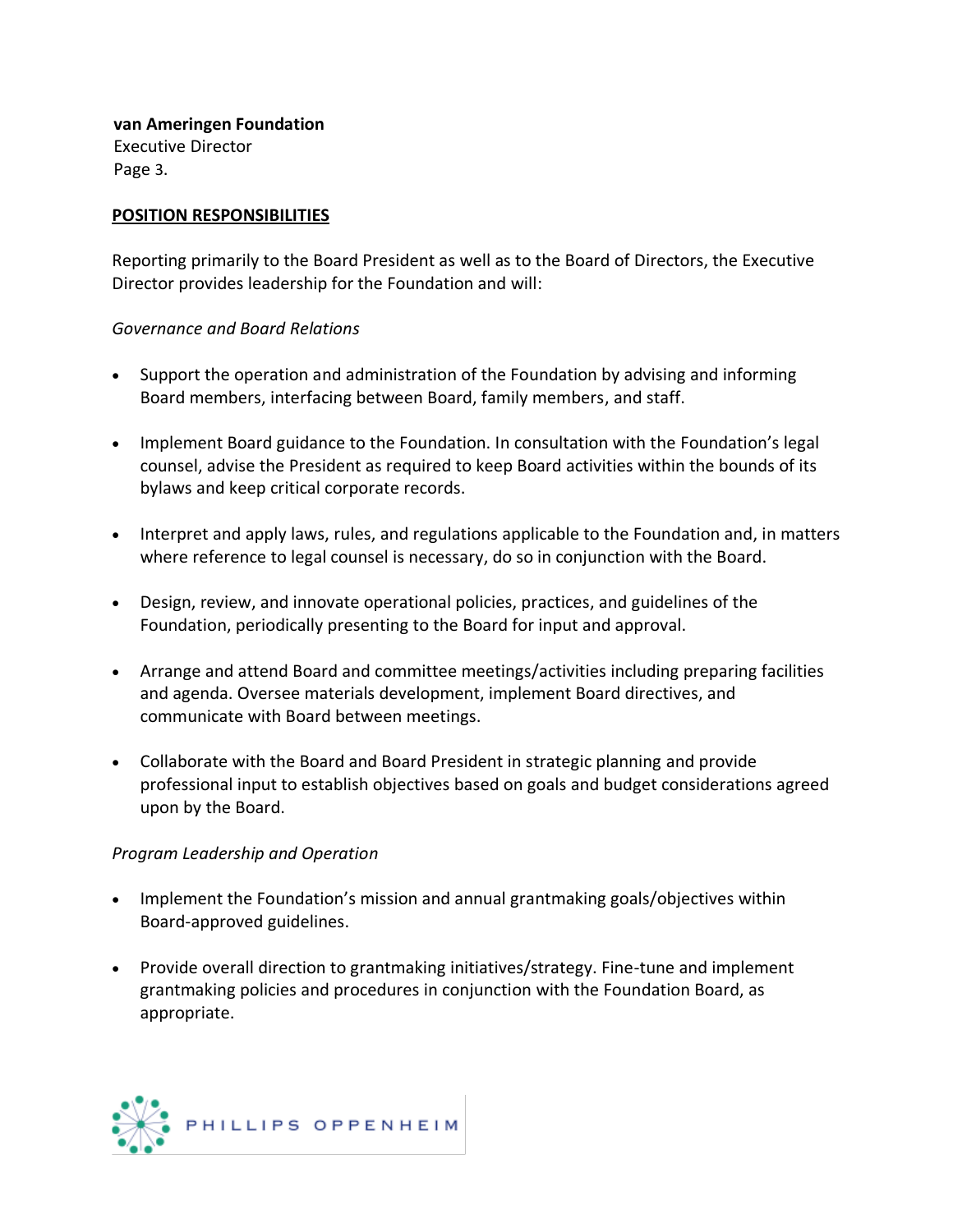# **van Ameringen Foundation**

Executive Director Page 4.

- Administer the Foundation's grantmaking program, including preparation of written agendas, grant proposal reviews, site visits, and other matters requiring the Foundation's action.
- Develop, implement, and oversee evaluation of funded programs; monitor progress of approved grants and make periodic reports to the Foundation on funding effectiveness.
- Ensure timely payout of approved grants.
- Provide information and guidance, where needed, to grant seekers concerning the Foundation's programs, processes, and fields of interest.
- Write acceptance letters for President's signature; sign decline letters.
- Collaborate with the Board President on grantmaking, develop meeting agendas, and lead the seamless administration of the Foundation.

# *Human Resources*

- Ensure that appropriate staff and policies are in place.
- Perform annual evaluation of staff to assess performance and present compensation recommendations to the Foundation's Board of Directors.

# *External Relations/Communications*

- Ensure the Foundation and its mission are consistently presented in strong, positive images to relevant stakeholders.
- Continue professional growth in the field of philanthropy by participating in events, seminars, and conferences.
- Attend briefings, symposiums, and meetings to remain informed and updated about the mental health issues in the nonprofit and philanthropic sectors.
- Represent the Foundation at grantee events.

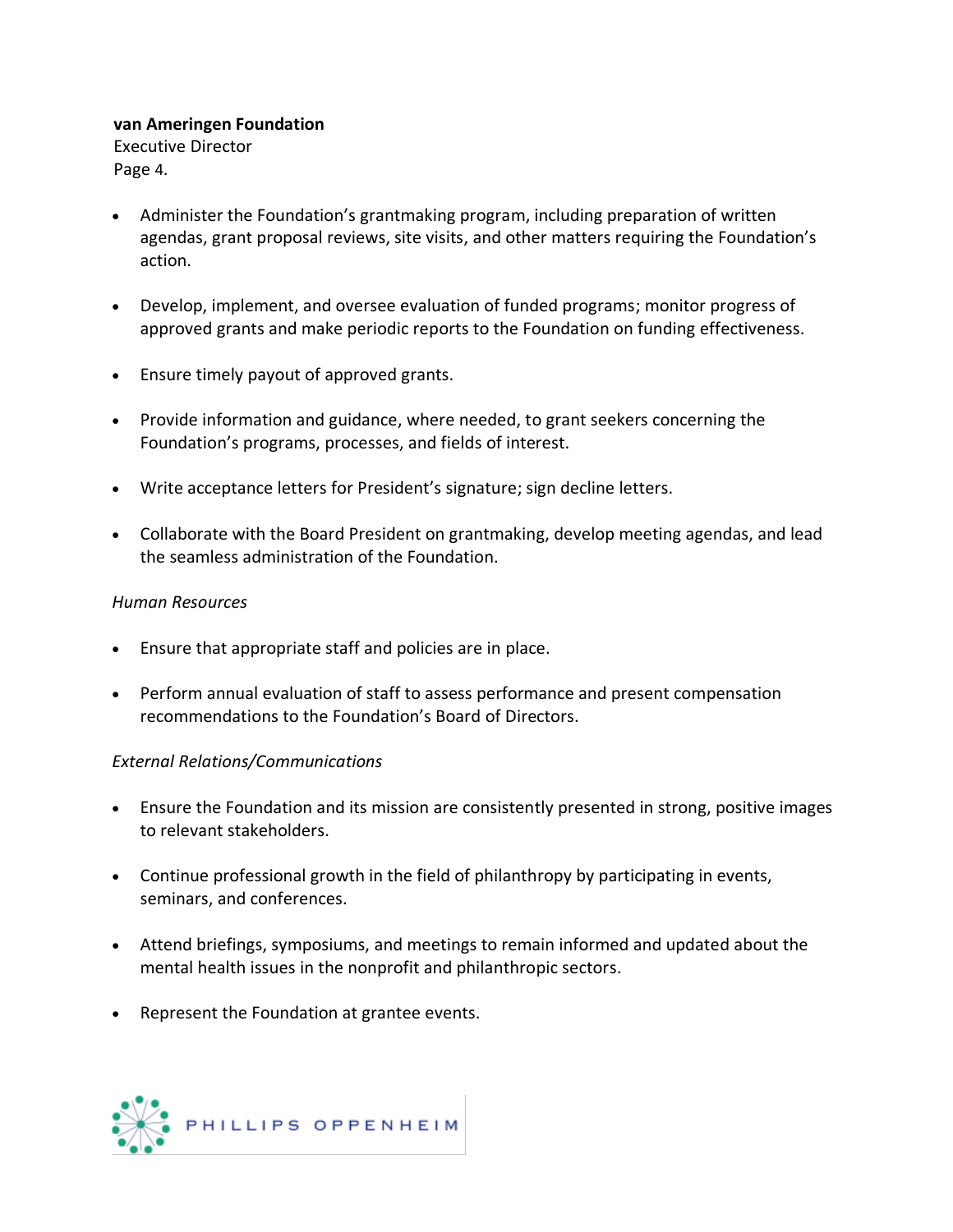# **van Ameringen Foundation**

Executive Director Page 5.

- Participate in partnerships and collaborative opportunities with other grantmakers and nonprofit organizations, as appropriate.
- Supervise the preparation of the annual report, content on the website, and other communications and outreach activities.

# **IDEAL VALUES, EXPERIENCE, AND SKILLS**

The Executive Director should be, have, or reflect the following.

- A caring leader with humility and integrity driven by passion to help others and unwavering commitment to promoting equity.
- Strength of character and conviction to promote the values and mission of the Foundation without being ego driven. Someone for whom the ownership of and/or credit for ideas is less important than the collective results of the process and effort.
- A record of accomplishment in program development, strategic planning, and financial management. Experience as a compassionate visionary with proven ability to lead and facilitate strategically and manage an organization.
- A values-driven and mission-driven leader who views philanthropy as a catalyst for community and systemic change.
- An unwavering work ethic and commitment to excellence.
- A naturally consultative and inclusive management style. A visionary with the maturity, confidence, wisdom, and collaborative skills necessary to garner the trust and confidence of the Board, family, staff, and grantee partners.
- The emotional intelligence to deal effectively with the Board, family, and, externally, with grantees, community leaders, and partners.
- A reflective and pragmatic practitioner.
- An active listener and agile lifelong learner who is open to innovative ideas and can think conceptually, critically, and strategically.